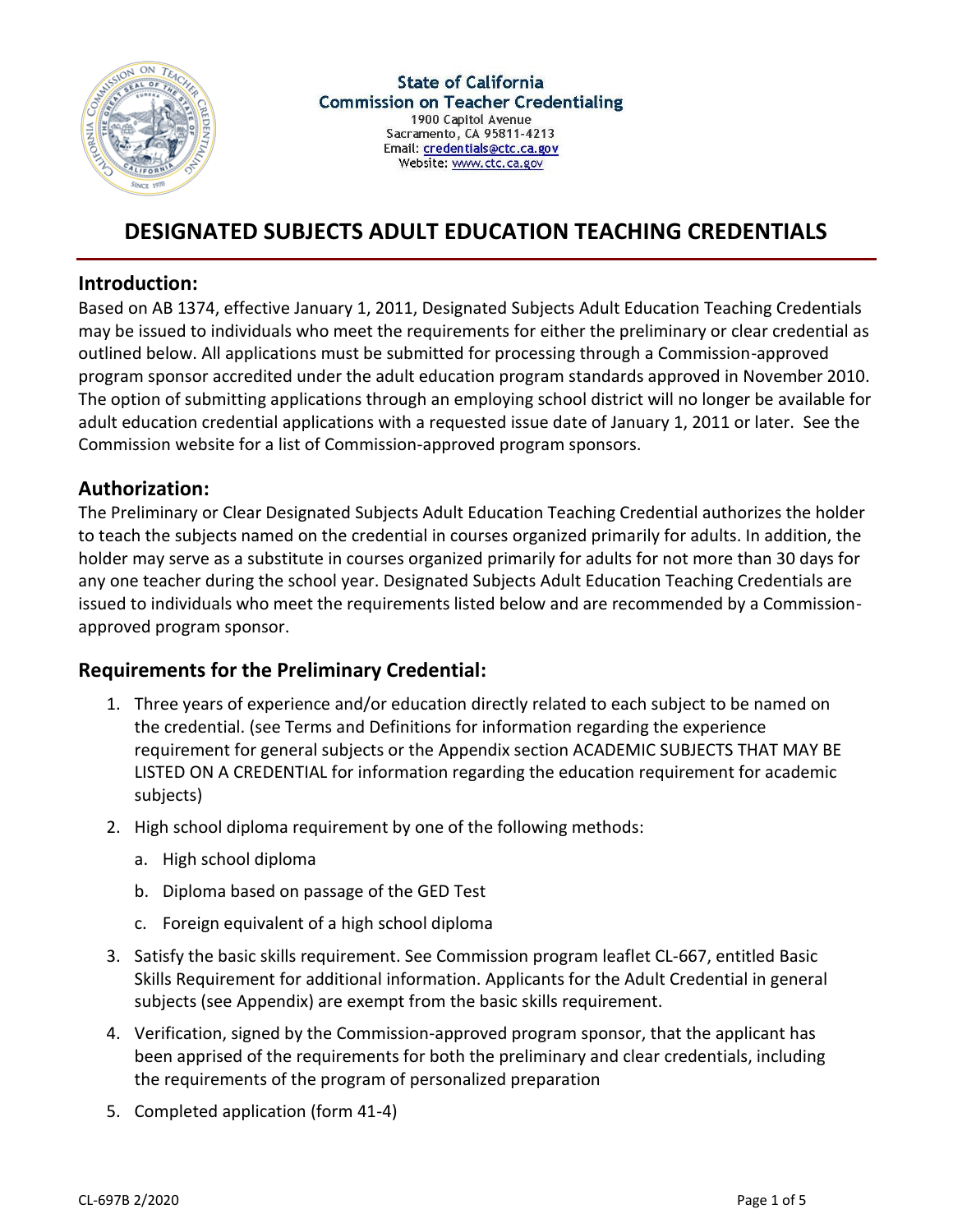- 6. Completed Live Scan receipt (41-LS), verifying fingerprints have been taken and fees have been paid, unless fingerprint clearance is already on file at the Commission
- 7. Application processing fee
- 8. Recommendation by a Commission-approved program sponsor

### **Requirements for the Clear Credential:**

Individuals must satisfy all of the following requirements:

- 1. Possess a valid California Preliminary Designated Subjects Adult Education Teaching Credential (three-year or five-year)
- 2. Commission-approved program of personalized preparation
- 3. Two years of successful teaching on the basis of the Preliminary Designated Subjects Adult Education Teaching Credential in the subject(s) listed on the credential. This is defined as teaching of a minimum of one course in each of four terms within the three-year period of validity of the preliminary adult education teaching credential
- 4. U.S. Constitution requirement by one of the following methods:
- a. Complete a course (at least two semester units or three quarter units) in the provisions and principles of the U.S. Constitution. Submit a photocopy of the course description for evaluation purposes.
- b. Pass an examination in the provisions and principles of the U.S. Constitution given by a regionally-accredited college or university
- 5. Health education, including, but not limited to, the study of nutrition; the physiological and sociological effects of abuse of alcohol, narcotics, and drugs, and the use of tobacco. This requirement must also include training in cardiopulmonary resuscitation (CPR) that covers infant, child, and adult CPR skills.
- 6. Computer-based technology, including the uses of technology in educational settings
- 7. Completed application (form 41-4)
- 8. Application processing fee
- 9. Recommendation by a Commission-approved program sponsor

#### **Terms and Definitions**

*Experience*: Per Title 5, Section 80034(n), "experience" as it applies to Designated Subjects Adult Education Teaching Credentials means full-time or part-time experience directly related to the subject to be named on the credential.

Experience may be paid or not paid. No more than one year of experience shall apply toward meeting designated subjects credential requirements during any twelve calendar month period. 1000 clock hours shall be the minimum required for each year of experience. Part-time experience may be cumulated to equate to the required 1000 clock hours of experience.

Verification of experience means written confirmation of the applicant's qualifying experience, signed by the applicant's past or present employer(s) on company letterhead that attests to and/or includes all of the following: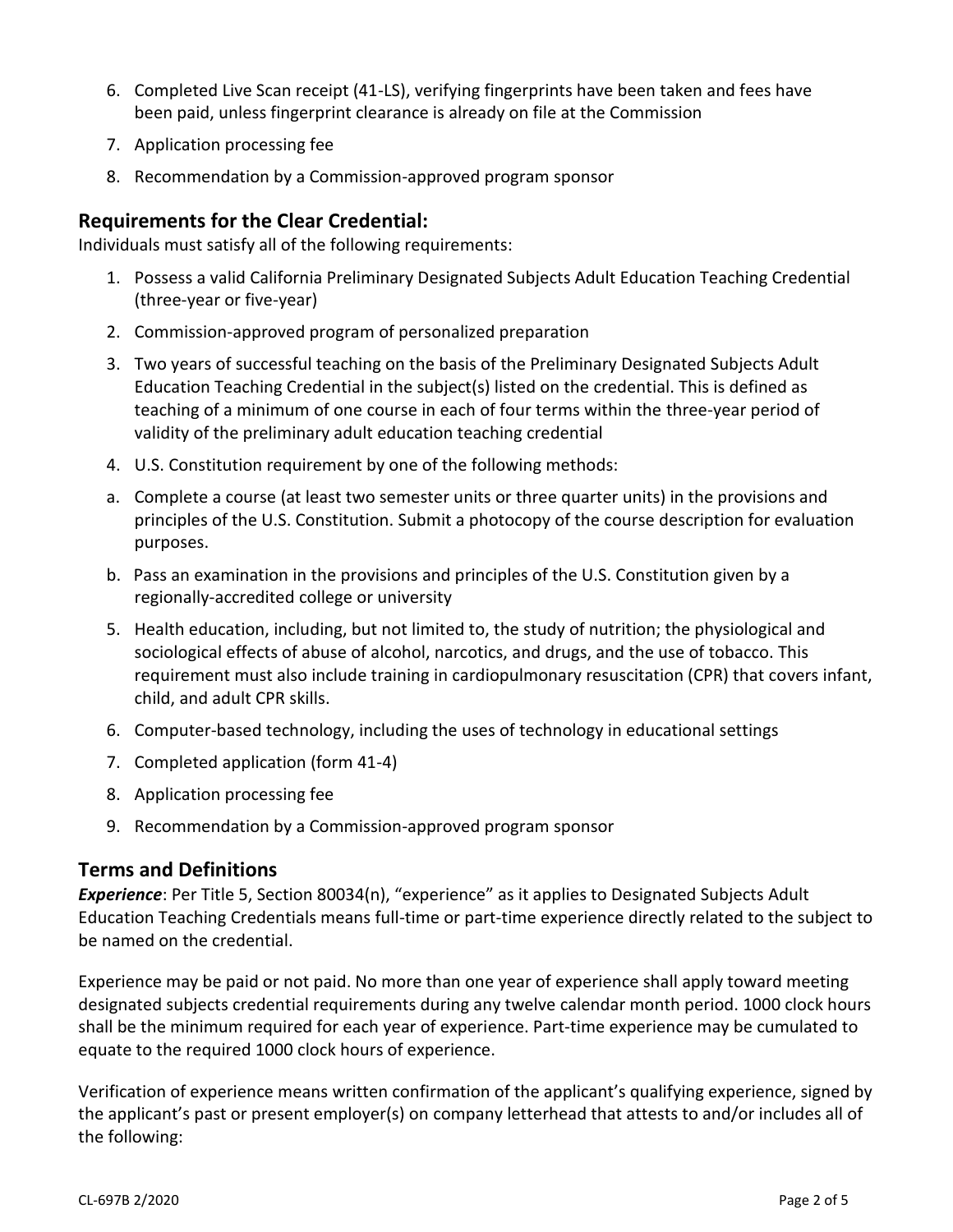- 1. Employer's name, address, and telephone number
- 2. The working relationship of the person signing the verification to the applicant
- 3. Beginning and ending dates of employment
- 4. Complete description of duties
- 5. A statement as to whether or not the employment was full-time (If employment was less than full-time, an accounting of the number of hours the applicant was employed is required.)

If the applicant was self-employed or if the applicant's experience was avocational, verification shall include a statement, signed by the applicant under penalty of perjury, detailing the information described in 1–5 above, and must be further substantiated, in writing, by other person(s) having firsthand knowledge of the applicant's self-employment or avocation, such as the applicant's accountant, major supplier of goods, or major user of goods or services.

Applicants for the Three-Year Preliminary Adult Education Teaching Credential in a general subjects area must have at least one year of actual work experience directly related to the subject to be named on the credential. At least one year of the required work experience must be within the last five years, or two years within the last ten years, immediately preceding the issuance of the preliminary credential.

One year of teaching experience earned while holding a general education teaching credential may be accepted toward the three years of experience required to qualify for the Three-Year Preliminary Adult Education Teaching Credential in a general subjects area. Also, an advanced industry certificate may be accepted for one year of the three years of experience required to qualify for the Three-Year Preliminary Adult Education Teaching Credential in a general subjects area, as determined by a Commissionapproved program sponsor.

Completion of forty-eight (48) semester units of postsecondary vocational training related to the industry sector(s) named on the credential may be substituted for a maximum of two of the three years of required work experience. The course work must be verified by official transcript and may be made on a pro rata basis up to the two-year maximum.

## **Transition from Full-Time/Part-Time Credentials**

Holders of Life or Clear Designated Subjects Adult Education Teaching Credentials issued under previous regulations may choose to either maintain their documents or transition to adult education credentials issued under the provisions of AB 1374. Due to significant changes to the program standards and structure, the holder of a Life or Clear Designated Subjects Adult Education Teaching Credential issued under previous regulations may not qualify initially for the Clear Adult Education Teaching Credential under the new program standards and may be required to first obtain the Three-Year Preliminary Adult Education Teaching Credential.

Holders of Five-Year Preliminary (Full-Time or Part-Time) Adult Education Teaching Credentials seeking to reactivate their credential must qualify for an adult education credential issued under the provisions of AB 1374 and should contact a Commission-approved program sponsor for assistance.

### **Reference:**

Title 5, California Code of Regulations, Sections 80034, 80034.5, 80036, 80036.1, 80036.2, 80036.3, 80036.5, 80040.2, 80040.2.5, 80040.2.7, and 80567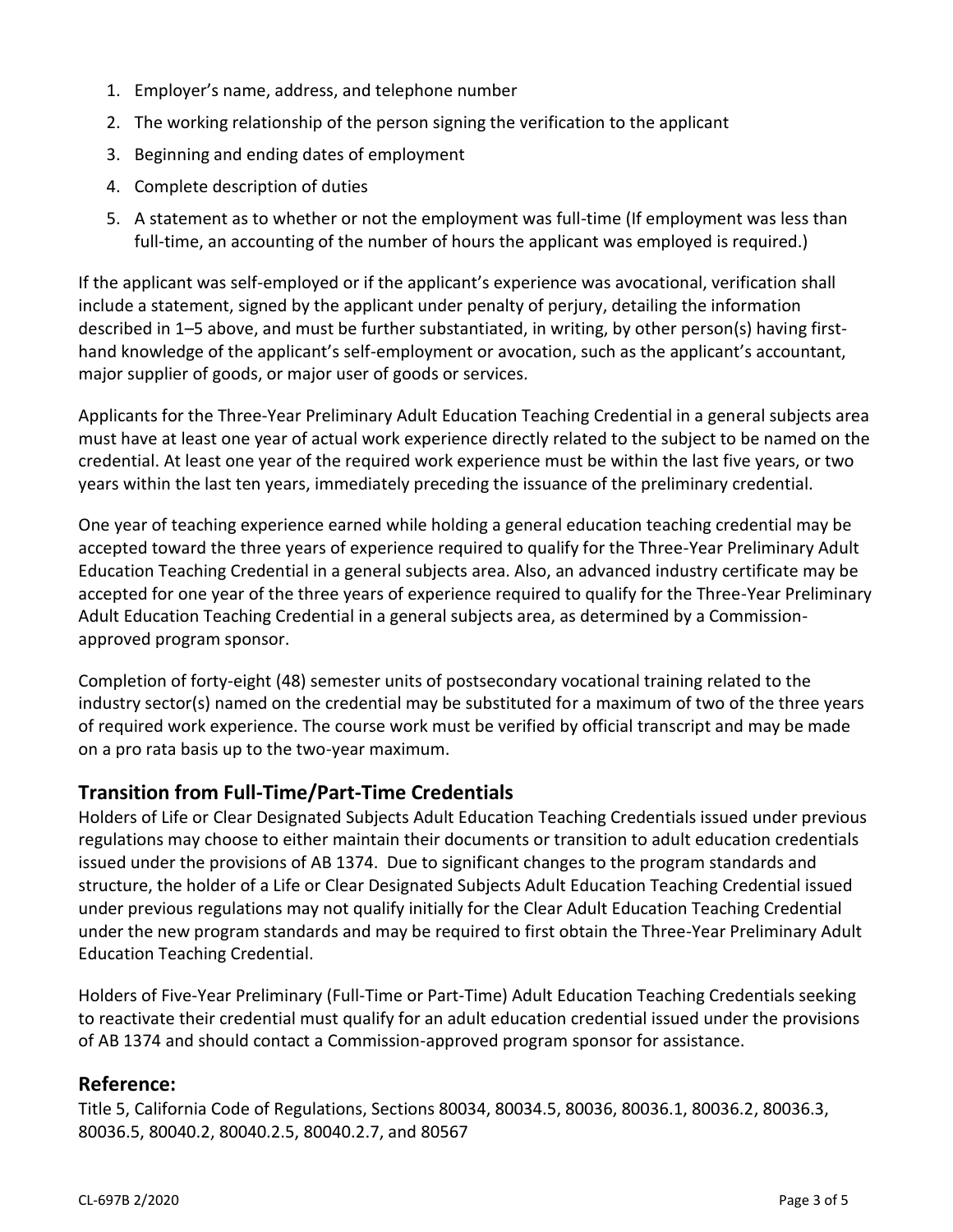# **Appendix**

# **GENERAL SUBJECTS (NON-ACADEMIC) THAT MAY BE LISTED ON A CREDENTIAL**

The program sponsor may only recommend for Designated Subjects Adult Education Teaching Credentials in subjects that fall within the categories below. Requested subjects that do not appear below will be placed within an existing subject area, where appropriate. Additional subjects may be added in time to accommodate new or emerging subjects.

## **Personal Development: General Subject To Be Named On The Credential**

**Art** – includes the subject areas: Adaptive Art and Crafts (Adults with Disabilities), Arts and Crafts, Creative Arts (Older Adults), Decorative Arts, Interior Design, Performing Arts (Older Adults)

**Health and Safety**– includes the subject areas: Adaptive Physical Education (Adults with Disabilities), Cardiopulmonary Resuscitation, First Aid, Environmental Safety, Health Education, Health (Older Adults), Health (Adults with Disabilities), Physical Fitness (Older Adults), Nutrition, Physical Fitness/Conditioning, Safety (Older Adults), Safety Education

**Family Education**– includes the subject areas: Adaptive Computer Technology (Adults with Disabilities), Childbirth Education, Communication Skills, Clothing Construction, Dietetics/Food Management, Food Preparation, Family Management, Home Management, Human Development, Interior Design, Nutrition, Parent Education, Public Affairs, Self-Maintenance (Older Adults), Self-Maintenance (Adults with Disabilities)

**Financial Literacy**– includes the subject areas: Consumer Education Retirement Planning

# **Career Technical Education: General Subject To Be Named On The Credential**

**Agriculture and Natural Resources**– includes the subject areas: Agriculture

**Arts, Media, and Entertainment**– includes the subject areas: Commercial Photography

#### **Building and Construction Trades**

**Business and Finance**– includes the subject areas: Bookkeeping and Accounting, Business Management, Financial Services, Information Processing/Keyboarding, Office Occupations, Small Business Ownership/Management

**Education, Child Development, and Family Services**– includes the subject areas: American Sign Language, Career Development, Language Interpreter

**Energy, Environment, and Utilities**

**Engineering and Architecture**

**Fashion and Interior Design**

**Health Science and Medical Technology**– includes the subject areas: Health Occupations, Nursing

**Hospitality, Tourism, and Recreation**

**Information and Communication Technologies**– includes the subject areas: Computer Applications, Computer Programming, Computer Systems Operations, Computer Technology

**Manufacturing and Product Development**– includes the subject areas: Electronics Technology, Industrial Technology, Marine Technology